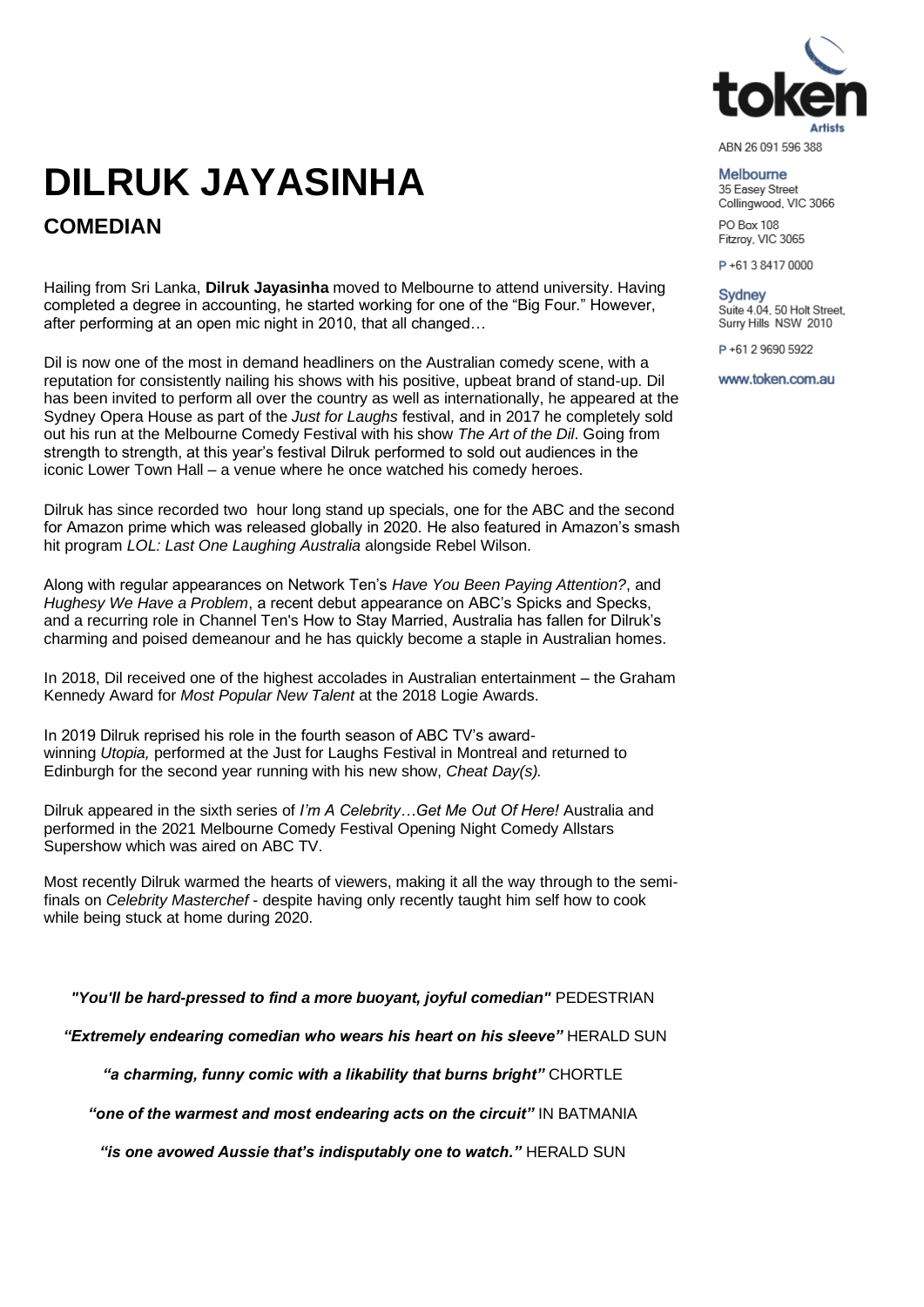

#### Melbourne

35 Easey Street<br>Collingwood, VIC 3066 PO Box 108 Fitzroy, VIC 3065

P+61384170000

#### Sydney

Suite 4.04, 50 Holt Street,<br>Surry Hills NSW 2010

P+61296905922

www.token.com.au

# excellence<br>through<br>guessw**ork**

### **TELEVISION**

| 2021    | ABC TV                | The Weekly (Guest)                                 |
|---------|-----------------------|----------------------------------------------------|
| 2021    | Network Ten           | How To Stay Married (Paul, recurring)              |
| 2016-21 | Network Ten           | Have You Been Paying Attention? (Guest)            |
| 2021    | ABC TV                | Melbourne Comedy Festival Opening Night            |
|         |                       | <b>Comedy Allstars Supershow (Comedy Spot)</b>     |
| 2020    | ABC TV                | At Home Alone Together (Cast)                      |
| 2020    | ABC TV                | Spicks and Specks (panellist)                      |
| 2020    | Ch <sub>7</sub>       | 10 <sup>th</sup> AACTA Awards (presenter)          |
| 2020    | Stan                  | Lockdown Comedy Festival (Stand Up                 |
|         |                       | Segment)                                           |
| 2020    | Network Ten           | I'm A CelebrityGet Me Out Of Here! Australia       |
|         |                       | Season 6 (Contestant)                              |
| 2020    | ABC TV                | Sammy J ABC TV (performer)                         |
| 2020    | Ch31                  | Host - Ch31 Annual Awards Ceremony                 |
| 2020    | ABC ME                | Dr M (Guest, Ep 1)                                 |
| 2019    | <b>ABC TV</b>         | The Yearly with Charlie Pickering                  |
|         |                       | (Drump History Segment)                            |
| 2019    | <b>ABC TV</b>         | Melbourne International Comedy Festival            |
|         |                       | Opening Night Gala (Comedy Spot)                   |
| 2019    | Network Ten           | My Life is Murder (Acting)                         |
| 2019    | <b>Channel Nine</b>   | 20 to 1 (Contributor)                              |
| 2019    | <b>Comedy Channel</b> | JFL Stand Up Australia (Comedy Spot)               |
| 2019    | <b>Channel Nine</b>   | TV Week Logie Awards (Presenter)                   |
| 2019    | Fox Sports            | Fox Sports Cricket Show (Guest)                    |
| 2019    | Fox Footy             | Up The Guts (Guest)                                |
| 2019    | Fox Footy             | The Beep Test (Guest)                              |
| 2019    | Foxtel                | Thrones 360 (Guest)                                |
| 2019    | Network Ten           | <b>Celebrity Name Game (Guest)</b>                 |
| 2017-19 | ABC TV                | Utopia (Acting - Character of Ashan)               |
| 2018    | ABC TV                | Melbourne International Comedy Festival            |
|         |                       | Opening Night Gala (Comedy spot)                   |
| 2018    | <b>Channel Nine</b>   | True Story with Hamish and Andy (Acting)           |
| 2018    | Network Ten           | Hughesy We Have A Problem (Guest)                  |
| 2017    | <b>Channel Nine</b>   | True Story with Hamish and Andy (Acting)           |
| 2017    | <b>Network Ten</b>    | <b>CRAM</b> (Team Captain)                         |
| 2017    | Stan                  | Romper Stomper (Acting, role of MC)                |
| 2017    | Network Ten           | <b>Comedians All Star Family Feud (Contestant)</b> |
| 2017    | ABC TV                | Comedy Up Late (Comedy Spot)                       |
| 2017    | <b>SBS</b>            | Face Up To Racism (Guest Panellist)                |
| 2016    | <b>Comedy Channel</b> | JFL Stand Up Series (Comedy Spot)                  |
| 2015    | ABC <sub>1</sub>      | Sammy J And Randy In Ricketts Lane (Acting         |
|         |                       | - Character of Michael Jayasinha)                  |
| 2015    | C <sub>31</sub>       | <b>About Tonight (Guest Host)</b>                  |
| 2014    | SBS <sub>2</sub>      | Stand Up @ The Bella Union (Stand Up)              |
| 2013    | ABC <sub>1</sub>      | It's A Date (Acting)                               |
|         |                       |                                                    |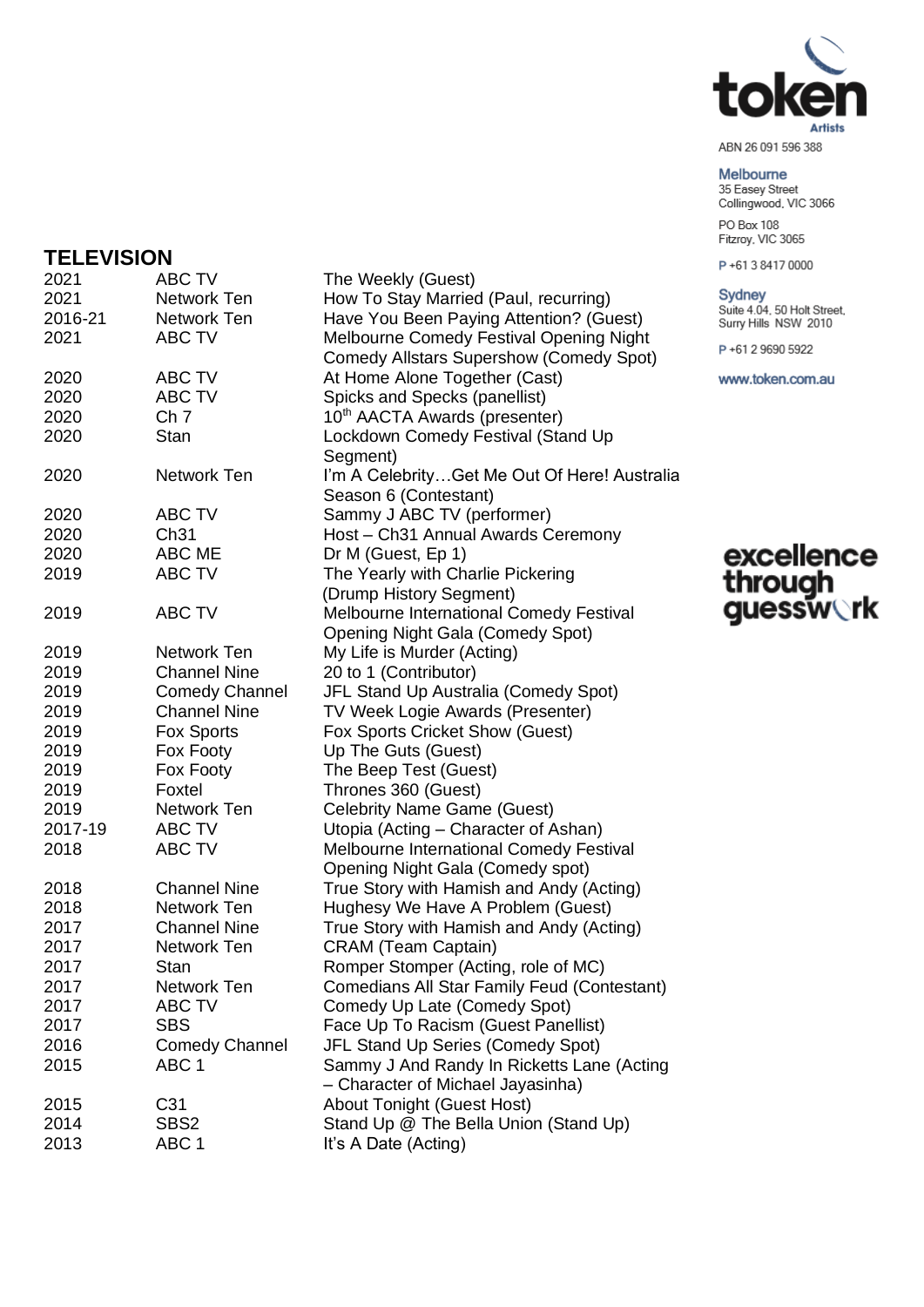

| ABN 26 091 596 388 |  |  |
|--------------------|--|--|
|                    |  |  |

#### Melbourne 35 Easey Street<br>Collingwood, VIC 3066 PO Box 108

Fitzroy, VIC 3065

P+61384170000

## Sydney Suite 4.04, 50 Holt Street,<br>Surry Hills NSW 2010

P+61296905922

www.token.com.au

| 2013              | C <sub>31</sub><br>Live On Bowen (Co-Host season 2 &<br>season 3)                                                                                                                                                                                                |
|-------------------|------------------------------------------------------------------------------------------------------------------------------------------------------------------------------------------------------------------------------------------------------------------|
| <b>LIVE SHOWS</b> |                                                                                                                                                                                                                                                                  |
| 2021              | Tommy Little's Big Comedy Showcase<br><b>Sidney Myer Music Bowl</b>                                                                                                                                                                                              |
| 2021              | The Detour - Two Man Show<br><b>Adelaide Fringe Festival</b>                                                                                                                                                                                                     |
| 2020              | Victorious Lion - Solo Show<br>Perth Fringe Festival, Brisbane Comedy Festival, Adelaide<br>Festival, Melbourne Comedy Festival 2021                                                                                                                             |
| 2019              | Cheat Day(s) - Solo Show<br>Perth Fringe World, Adelaide Fringe, Canberra Comedy<br>Festival, Melbourne International Comedy Festival, Sydney<br>Comedy Festival, Edinburgh Festival Fringe                                                                      |
| 2018              | Bundle of Joy - Solo Show<br>Perth Fringe World, Adelaide Fringe, Brisbane Comedy<br>Festival, Canberra Comedy Festival, Melbourne International<br>Comedy Festival, Sydney Comedy Festival, Edinburgh<br>Festival Fringe, Soho Theatre, Amazon Stand Up special |
| 2017              | The Art Of The Dil - Solo Show<br>Perth Fringeworld, Canberra Comedy Festival, Melbourne<br>International Comedy Festival, Sydney Comedy Festival,<br><b>YACK Festival Sydney</b>                                                                                |
| 2015-16           | Sri Wanka - Solo Show<br>Melbourne Fringe Festival, Perth Fringeworld, Melbourne<br>International Comedy Festival, Comedy Store - Sydney                                                                                                                         |
| 2015              | Immigrateful - Solo Show<br><b>Melbourne International Comedy Festival</b>                                                                                                                                                                                       |
| 2014              | Dilruk Jayasinha is Kind Of A Big Dil - Solo Show<br><b>Melbourne International Comedy Festival</b>                                                                                                                                                              |
| 2013              | RomCom - Two-man show<br><b>Melbourne International Comedy Festival</b>                                                                                                                                                                                          |
| 2012              | RomCom - Two-man show<br><b>Melbourne Fringe Festival</b>                                                                                                                                                                                                        |
| 2012              | The Wrong People – Improv group performances<br><b>Melbourne International Comedy Festival</b>                                                                                                                                                                   |

#### 2012 Four-man show Melbourne International Comedy Festival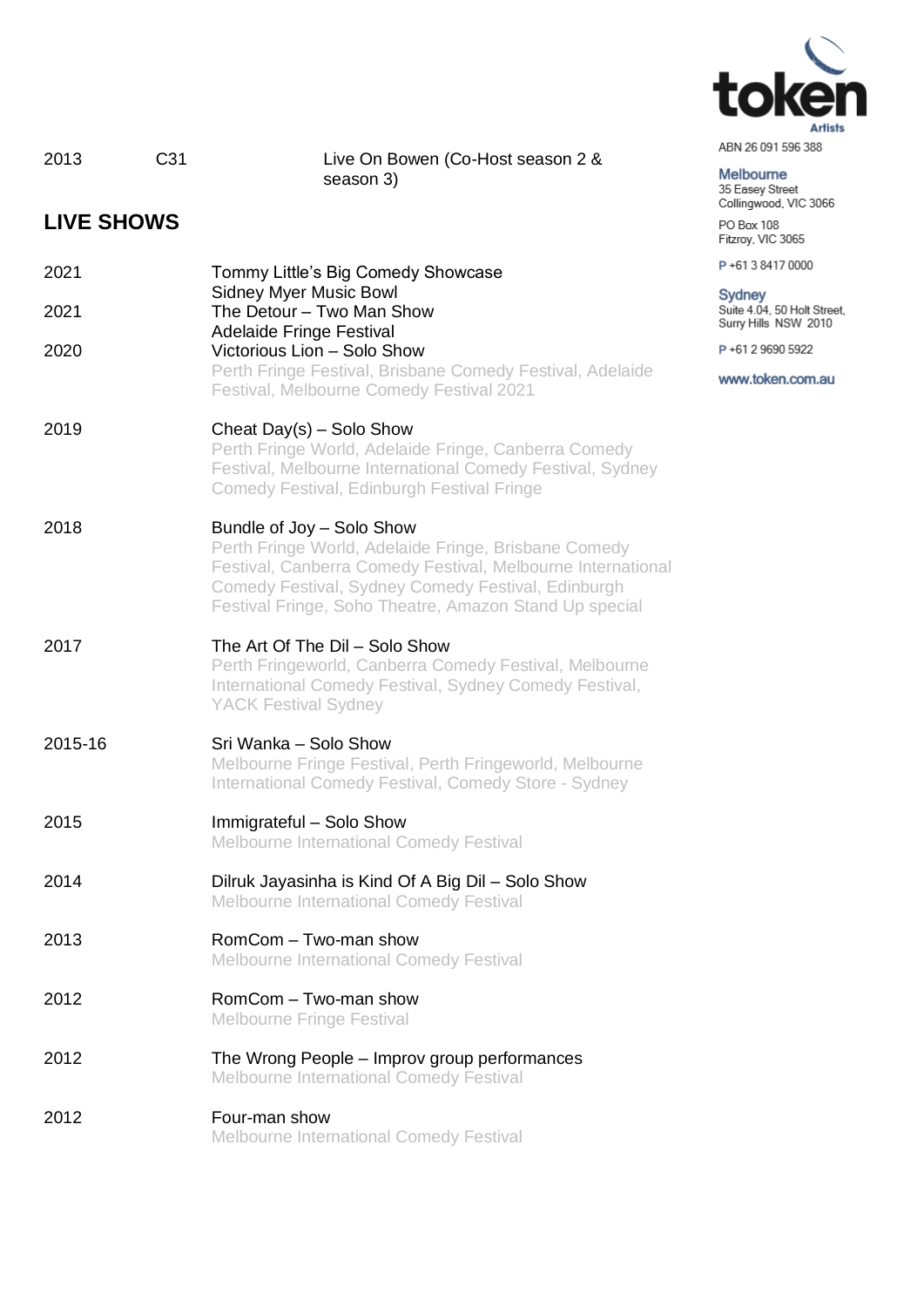

## Melbourne

35 Easey Street Collingwood, VIC 3066 PO Box 108

Fitzroy, VIC 3065

P+61384170000

#### **Sydney**

Suite 4.04, 50 Holt Street, Surry Hills NSW 2010

P+61 2 9690 5922

www.token.com.au

2011 Four-man show Melbourne Fringe Festival

## **RADIO**

| 2020    | <b>Fox Breakfast</b> | <b>Guest Co-Host</b>                    |
|---------|----------------------|-----------------------------------------|
| 2018-20 | <b>ABC Melbourne</b> | ABC Melbourne Afternoons (Fill in host) |
| 2017-18 | Various              | Regular guest on various radio stations |
|         |                      | across the country to promote his many  |
|         |                      | television and live appearances         |
| 2017    | Triple M Sydney      | Merrickville - Drive with Merrick Watts |
|         |                      | (Regular Guest Co-Host)                 |
| 2010    | <b>SYN FM</b>        | Dilconceived Notions (12 part series)   |

## **PODCASTS**

| 2021<br>2021 | Slushy | Lead<br>Dilruk's Mad Stacks Co-Host / Co-creator with Ed Kavalee |
|--------------|--------|------------------------------------------------------------------|
| 2021         | Fithet | Co-Host / Co-Creator                                             |

## **AWARDS**

2018 WINNER, Graham Kennedy Award for Most Popular New Talent, The 59<sup>th</sup> TV Week Logie Awards

## **CORPORATE**

Dilruk is a regular for corporate functions and has done appearances for companies such as the Hawthorn Football Club, Pitcher Partners, Emerge Festival for Multicultural Arts Victoria, and The Moree NSW Multicultural Festival.

## **OTHER NOTABLE WORK**

MICF Roadshow Tour - 2021 Good Friday Appeal – Comedy Spot, 2021 FOMO Campaign for City Of Melbourne - 2021 Mental Health Australia – Ambassador, 2020 Melbourne International Comedy Festival Roadshow 2016 – 2018 Host – Canberra Comedy Festival Christmas Gala 2017 AFL North Melbourne Grand Final Breakfast 2017 Splendour In The Grass Comedy – 2015-16 Cricket Australia – Inside the Bash video package Optus Sport online interview with Kumar Sanga The Little Dum Dum Club Podcast, Regular Rottofest, 2013 & 2015 Support for Wil Anderson